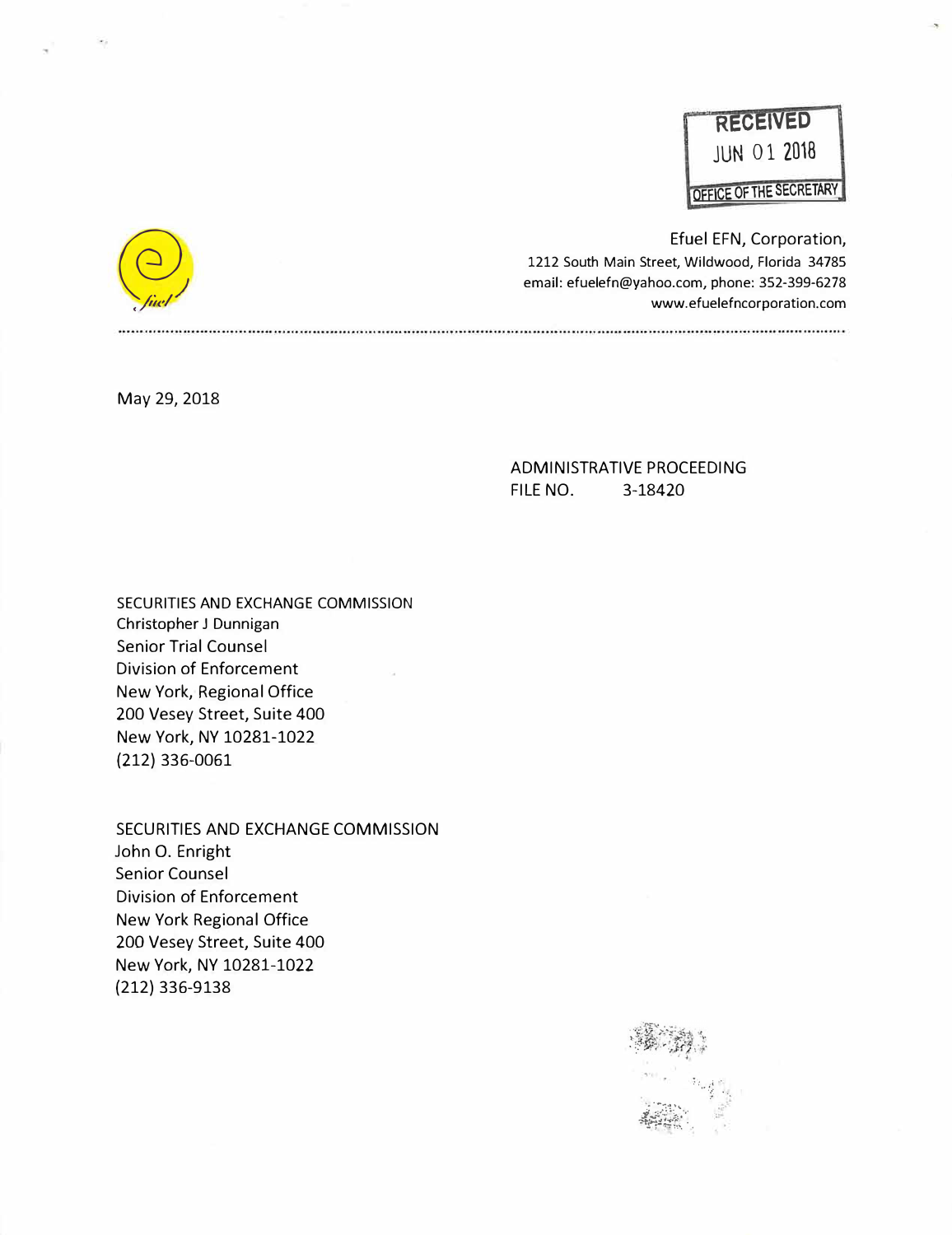## **In the Matter of EFUEL EFN, CORPORATION, Administrative Proceeding File No.3-18420**

**Attached are documents:** 

**1. Order Requesting Additional Written Submission by Securities and Exchange Commissions;**

 $\hat{\boldsymbol{\epsilon}}$ 

- **2. Petition filed with Securities and Exchange Commission May 30, 2018 with exhibits**
- **3. The Affidavit of Ljubica Stefanovic;**
- **4. Certificate of Service;**

 $\hat{\mathbf{z}}$ 

- **5. Certificate of Ljubica Stefanovic; and**
- **6. Affidavit of John 0. Enright.**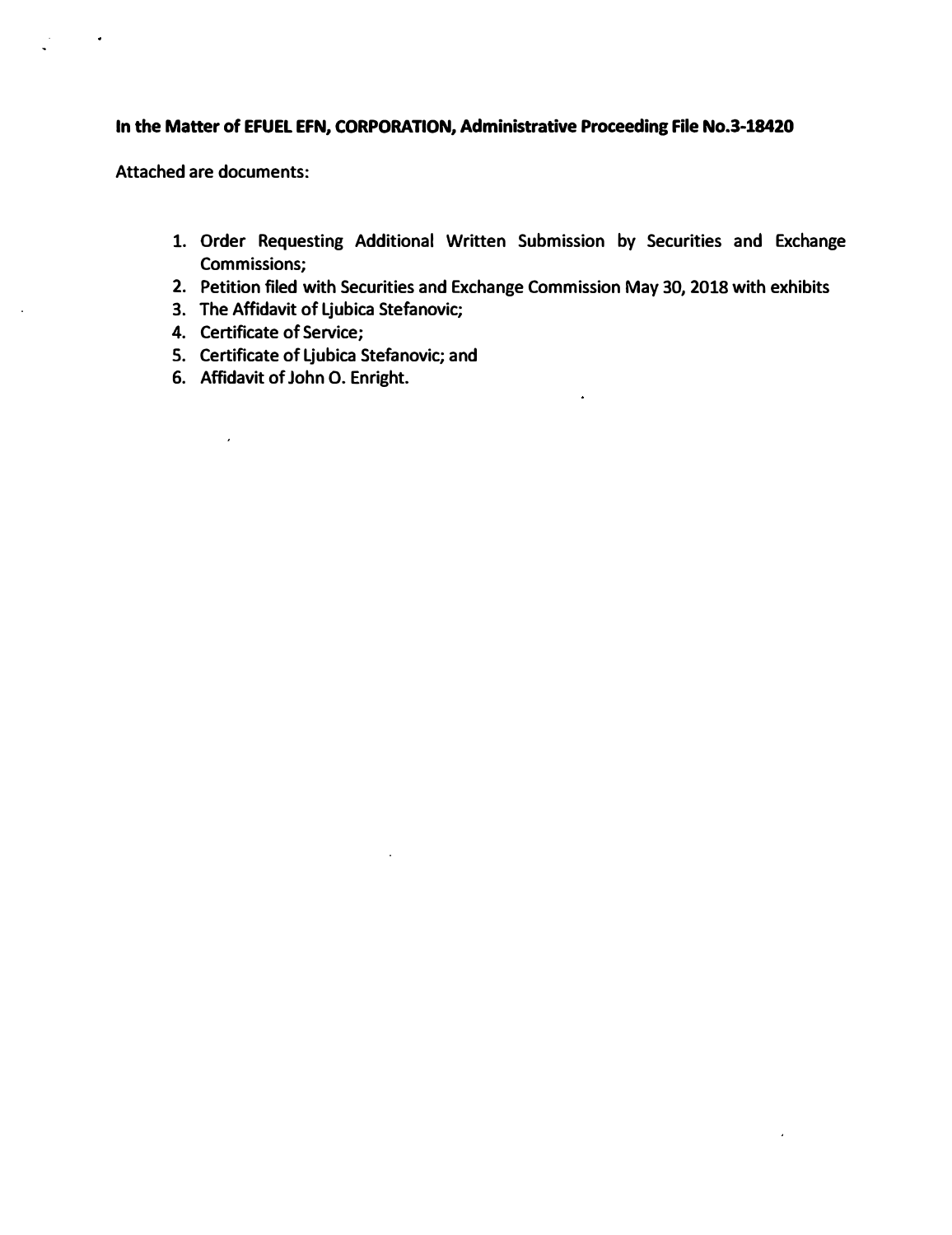### **Attachment(s)**

 $\mathcal{L}$ 

# **UNITED STATES OF AMERICA Before the SECURITIES AND EXCHANGE COMMISION**

 $\ddot{\cdot}$  $\ddot{\phantom{a}}$  $\ddot{\cdot}$  $\ddot{\phantom{a}}$  $\ddot{ }$ .



| In the Matters of             |  |
|-------------------------------|--|
| <b>EFUEL EFN, CORPORATION</b> |  |

**Admi,nistrative Proceeding File No. 3-18420** 

# **AFFIDAVIT OF UUBICA STEFANOVIC**

**I Ljubica Stefanovic, hereby swear:** 

- **1. I am President of EFUEL EFN, CORPORATION since 2011;**
- **2. I am submitting this Affidavit in compliance with the Commission's Order as of May 7, 2018.**
- **3. No Opinion at this time.**

# **Background**

- **4. The Efuel EFN, Corporation was established September 24, 1997, in the State of Florida as "October Project II Corporation, is not subject to reporting obligation with the Commission.**
- **5. After a series of name and business changes, the company became eFUEL EFN, CORPORATION "EFLN" February 7, 2008.**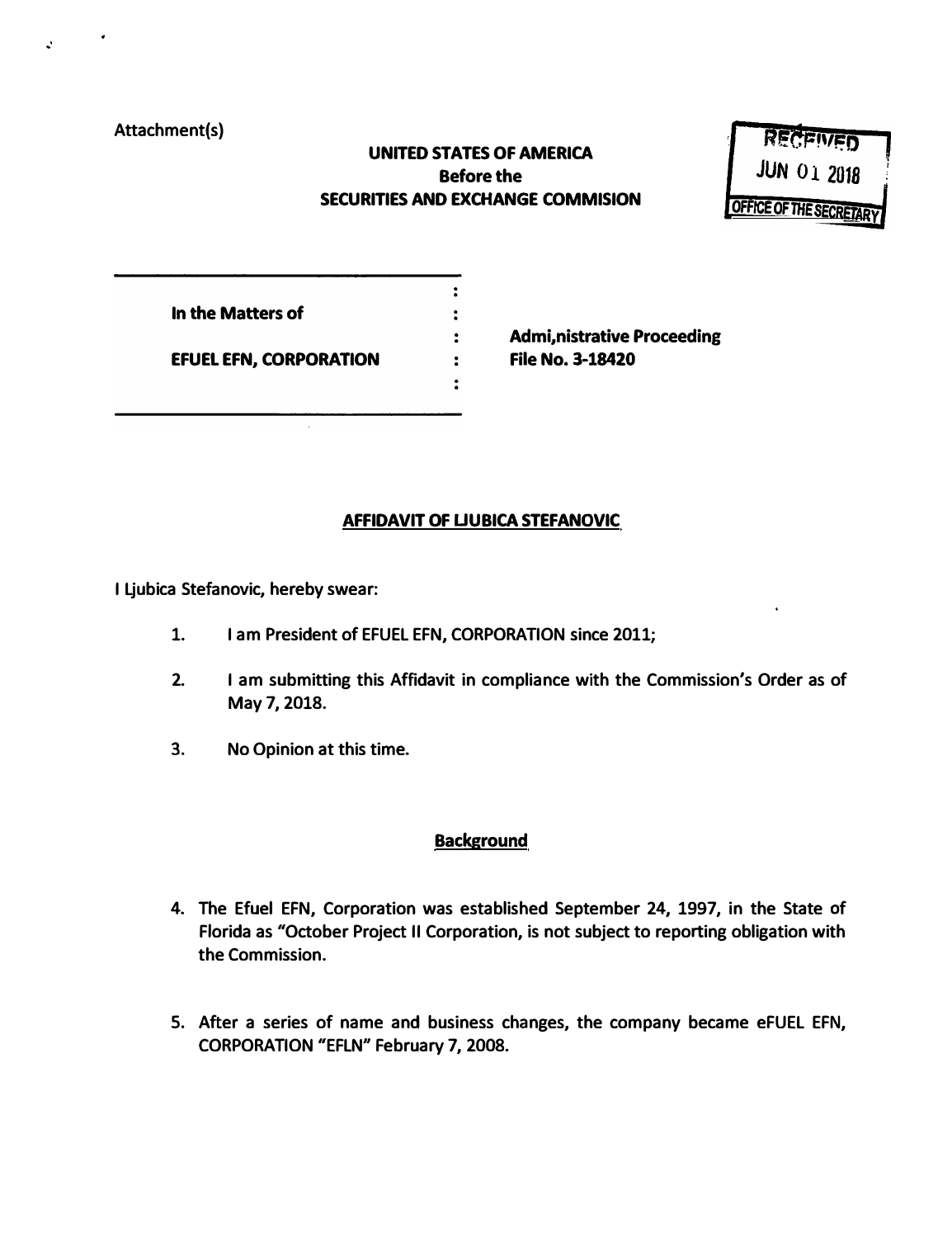- **6. Ljubica Stefanovic is President of the company, Slavoljub St�fanovic is chief financial officer.**
- **7. Efuel EFN, Corporation is a Florida Corporation with principal business location in Wildwood, Florida doing business as Cherokee Trading Post. Retail business Cherokee Trading Post and cafe "Cherokee Cafe" are operated by EFUEL EFN, CORPORATION.**

**The Cherokee Trading Post fire, which occurred on March 8, 2008, was electrical and happened in mechanical room.**

- **8. The company is holding company. When company put business idea in prospective future growth, the company establishes internal plan into five division, which when operational will support its self.**
- **9. Efuel shares of common stock are traded on OTC Markets, (OTC Link) under ticker symbol "EFLN" since June 11, 2009.**
- **10. It is believed that the company has numbers of market makers. As of March 21, 2018, SEC suspended company trading until April 5, 2018,**

# **OTC Markets Designates Efuel as a caveat Emptor**

- **11. On September 15, 2017 OTC Markets designate Efuel as a Caveat Emptor. All financial statements are true and correct. There were NO perpetrated reports. Efuel is small micro cup company which we represent as true, real, stable, genuine, dedicated and committed. Efuel was using "Research Report" to file more information regarding company activities. Efuel made many attempts to reach upon OTC regarding CE status, to reveal to the company relevant factor for action.**
- **12. Specifically, OTC Markets designated Efuel as a Caveat Emptor, because, among other things, Efuel filed with OTC Markets the following documents:**
- **a. Efuel EFN Corporation been audited by Department of Revenue,**
- **b. When shares of common stock reaches \$0.20 or \$1.00, the Euro-American Finance Network Inc., and Stefanovic plan to invest with eFUEL EFN, CORPORATION. When shares of Efuel reaches above referenced price, loan is approved, and**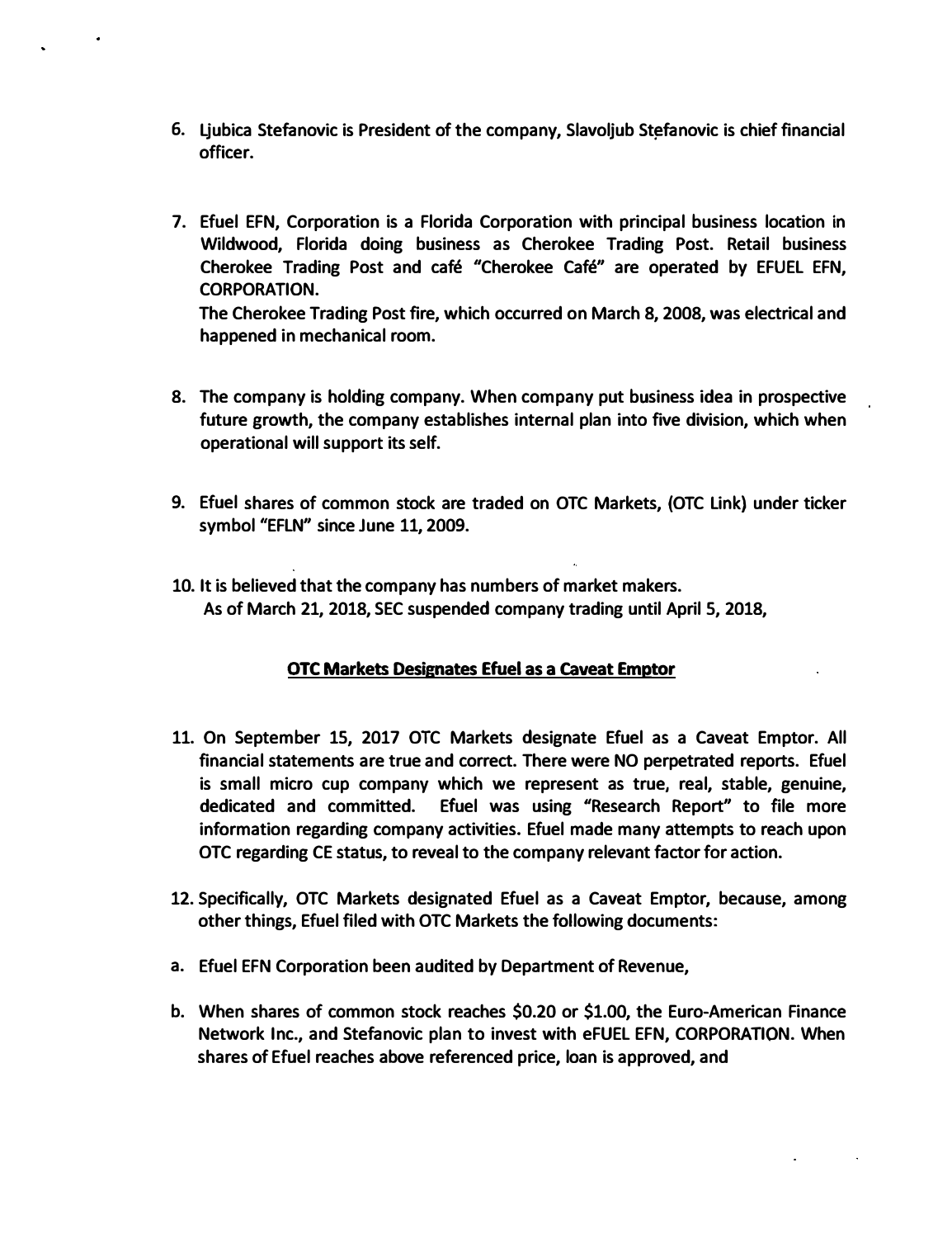#### **Affidavit pages 2 of 4**

**c. Cash is added to Balance sheet as cash.**

#### **Efuel Files its 2017 Annual Statement with OTC Markets**

- **13. On January 8, the company filed Annual Report with OTC Markets. Statements are correct, real, true, and prepared by Slavoljub Stefanovic.**
- **14. On February 23, 2018, the company received an email with attached letter from Michael Vasilios, Executive Director, Head of Issuer Compliance. March 16, 2018, the company received second email with attached letter from Michael Vasilios Vice President, Head of Issuer Compliance. Exhibits you will find with Petition filed with Security and Exchange Commission on May 29, 2018.**
- **a. Assets are separated from liabilities.**
- **b. Efuel did not discloses par value of shares.**
- **c. eFUEL EFN, CORPORATION, 1212 S. Main Street, Wildwood, Florida 34785, Balance Sheet (U.S. Dollars except per share amount). December 31, 2017, Number of common authorized shares, 2,500,000,000. Float or free trading shares 1,175,254,801. Total restricted outstanding shares 2,460,982,109. And the 39,017,891 are in treasury account at Transfer Agent.**
- **d. Efuel states no new shares were issued since 2013, which are restricted shares exchanged for acquired property.**

**OTC has not addressed Efuel regarding requirements for Caveat Emptor this matter previously. Efuel file attorney letter of opinion November 15, 2017, Ljubica Stefanovic made many attempts to OTC searching for an answer. Finally, at the end of January of 2018, Ljubica Stefanovic was able to speak with Supervisor advising for Efuel to file Annual Report Attorney Letter of Opinion because OTC does not required quarterly. There are unnecessary cost to revise the filings and pay additional fees for attorney, accountants in orders to correct minor technical issues in the filings to OTC Markets when the shares are below book value.** 

**15. Efuel was searching for attorney.**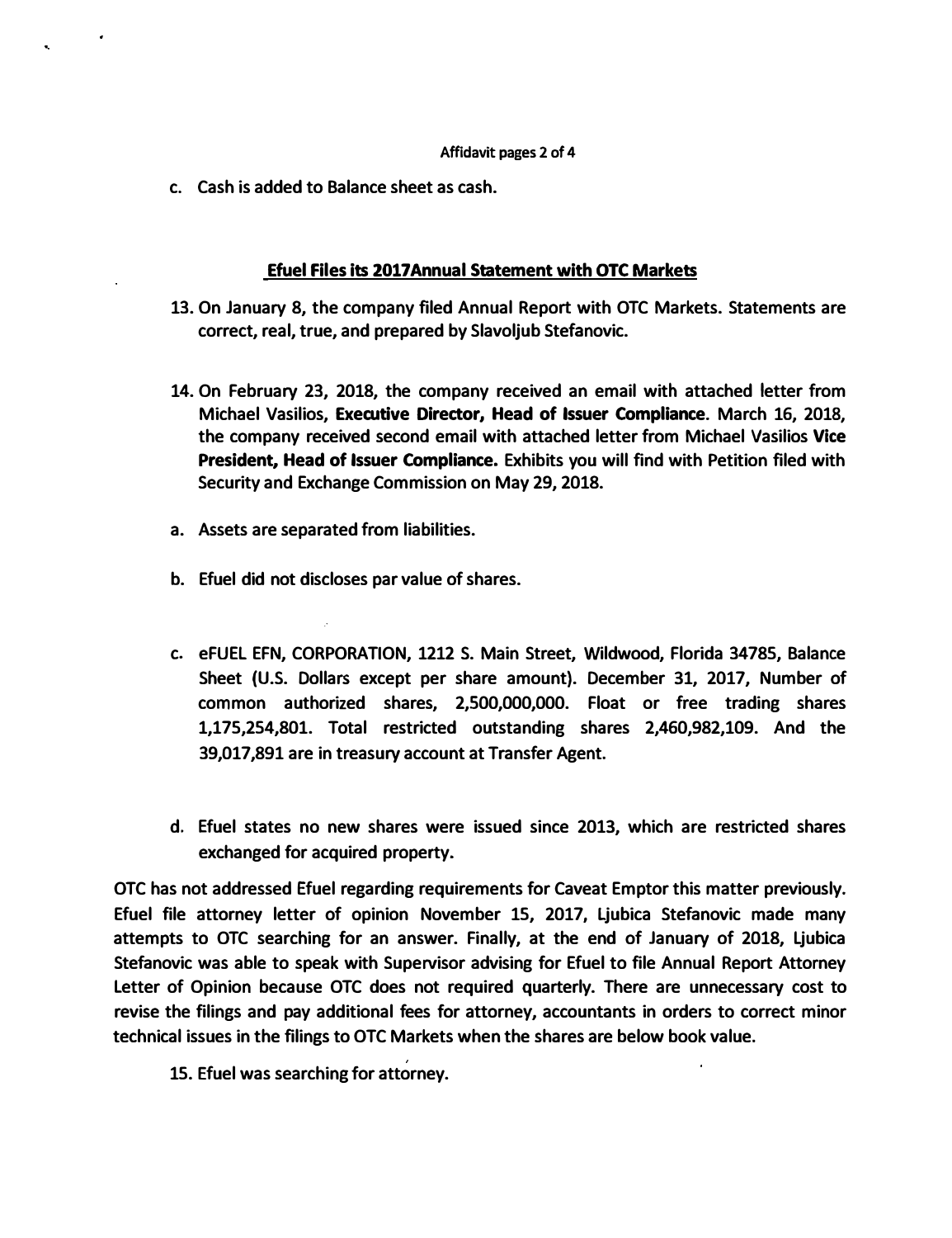#### **Efuel Issued Materially False Press Release and Twitter Statement**

- **16. Efuel 100% denies any involvement in any and all press releases or original social media posts from March 19, 2018, which were first visible and appeared to Efuel on Twitter, and then spread on message board. These acts were purposely and deliberately done by a person or persons not associated with eFUEL EFN, CORPORATION. Efuel did not give approval to anyone to draft or release any information regarding the Caveat Emptor removal, or had any knowledge of any press release issued March 19, 2018.**
- **17. Efuel denies issuing any press release regarding Caveat Emptor removal in the name of OTC Markets by any press release or Twitter. As of March 20, 2018, OTC issued its own press release assigned alleged unfounded responsibility for a false, misleading and untruthful press release issued March 19, 2018. OTC letter remained viewable on Twitter and Yahoo Finance.**
- **18. Prior to March 19, 2018, Efuel announce buying shares from the open market. Efuel is not involved in shorting activities to its own stock or any other companies stock.**

**Dated May 30, 2018** 

**Respectfully submitted** 

**eFUEL EFN, CORPORATION** 

**By its President Ljubica Stefanovic 1212 S. Main Street Wildwood, FL 34785 T: (352) 399-6278**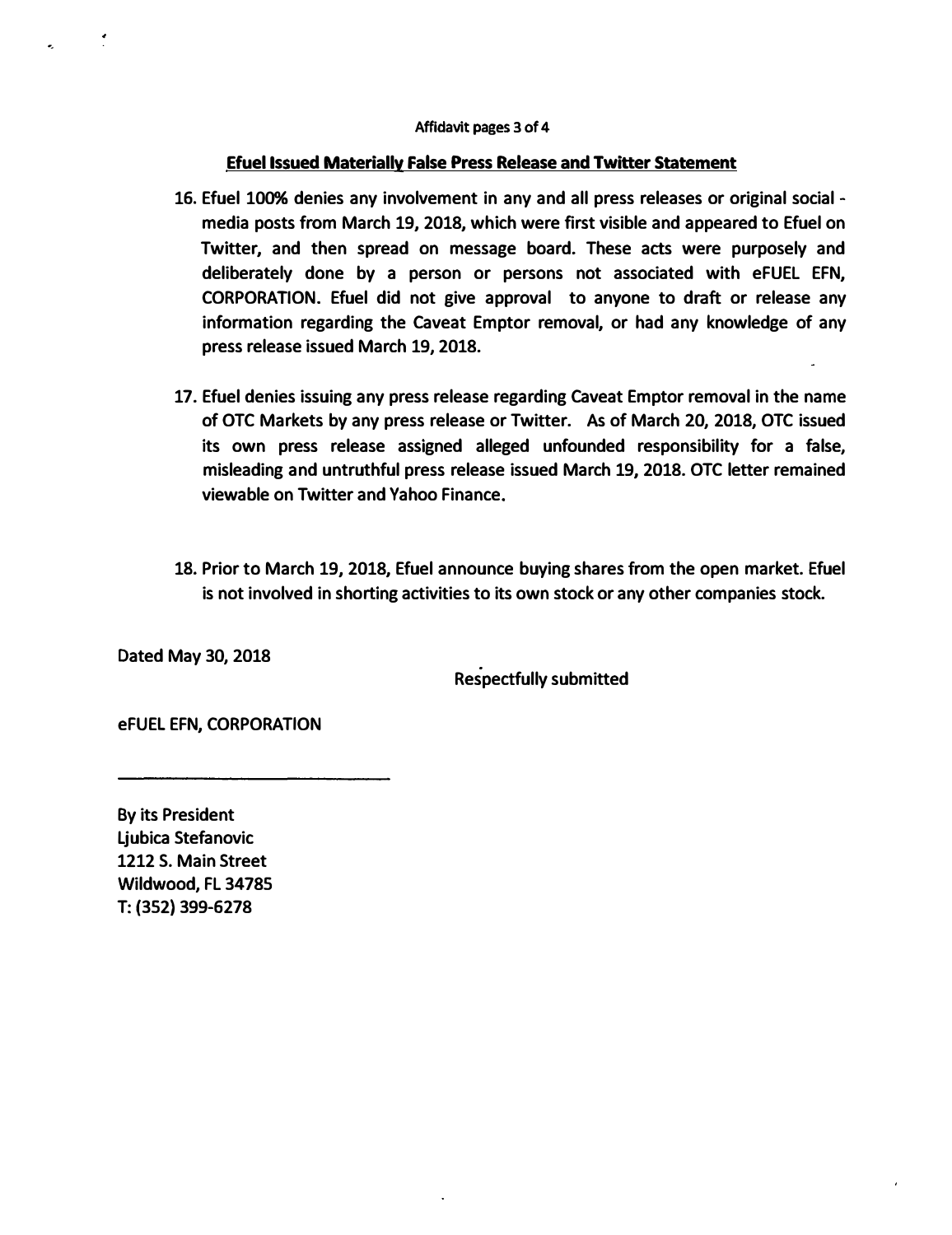Affidavit pages 4 of4

#### **CERTIFICATE OF SERVICE**

I, Ljubica Stefanovic, President of eFUEL EFN, CORPORATION, herby certify that I served attached Affidavit of Efuel, the company, in respect to the Division of Enforcement and Affidavit by John 0. Enright Senior Trial Consul to the Securities and Exchange Commission <sup>11</sup>INFORMATON BEFORE THE COMMISSION AT THE TIME OF THE TRADING SUSPENSION" by causing a copy to be delivered by overnight courier, to the parties listed below at their respective addresses from 1212 S. Main Street, Wildwood, Florida 34785, with proper postage, at or before the hour of 5:00 p.m. EDT on May 31, 2018:

Christopher J. Dunnigan Senior Trial Counsel Securities and Exchange Commissioner Division of Enforcement New York Regional Office 200 Vasey Street, Suite 400 New York, NY 10281-1022 T: 212-336-0061

UNITED STATES OF AMERICA Securities and Exchange Commission Eduardo A. Alleman Assistant Secretary Washington, DC 20549

John 0. Enright Senior Counsel Securities and Exchange Commissioner Division of Enforcement New York Regional Office 200 Vasey Street, suite 400 New York, NY 10281-1022 T: 212-336-9138

felascooric

Ljubica Stefanovic, President